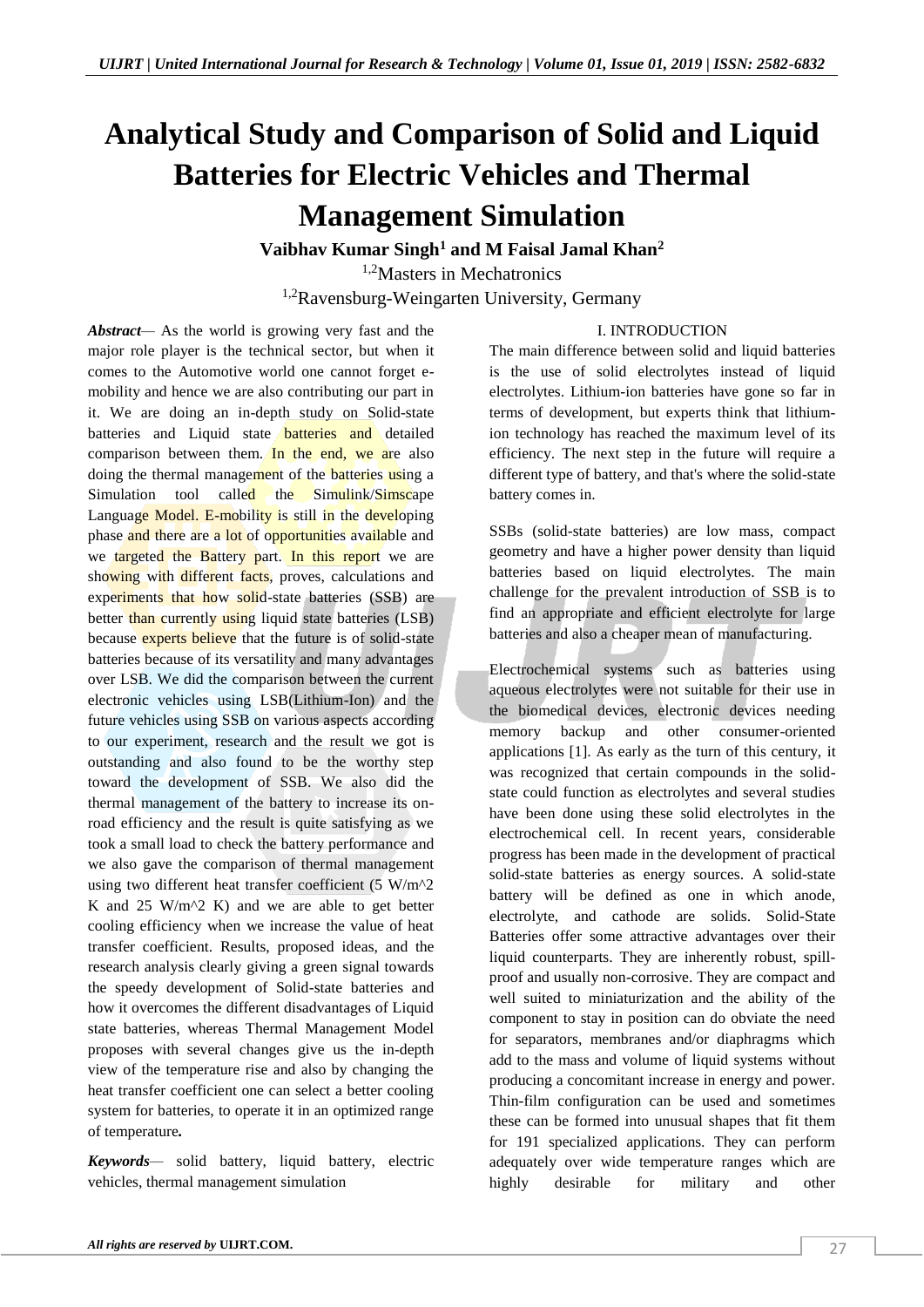

**REACH** 

#### *Fig.1 Conventional and SSB*

II. SOLID STATE BATTERY COMPANIES Comparison between two companies on different parameters for a solid-state battery.

| Table No. 1             |                   |                     |                           |  |  |
|-------------------------|-------------------|---------------------|---------------------------|--|--|
| S.No                    | <b>Parameters</b> | <b>Hitachi</b>      | <b>Stereax</b>            |  |  |
|                         |                   | <b>Zosen</b>        |                           |  |  |
| 1                       | Electrolyte       | Solid               | Solid                     |  |  |
|                         |                   | electrolyte         | electrolyte               |  |  |
|                         |                   | sulphide (Li2       |                           |  |  |
|                         |                   | $-P2)$              |                           |  |  |
| $\mathbf{2}$            | Cathode           | Ni series           | Lithium                   |  |  |
|                         |                   |                     | Cobaltate                 |  |  |
| 3                       | Anode             | Graphite type       | Silicon                   |  |  |
| $\overline{\mathbf{4}}$ | <b>Size</b>       | 50 mm $\times$ 50   | $12 \text{ mm} \times 12$ |  |  |
|                         |                   | mm                  | mm,                       |  |  |
| 5                       | Industry          | In                  | In Medical                |  |  |
|                         |                   | Automotive          | field for                 |  |  |
|                         |                   | sector for          | small power               |  |  |
|                         |                   | more power          | requirement.              |  |  |
|                         |                   | requirement         |                           |  |  |
| 6                       | <b>Status</b>     | Still under         | In use for                |  |  |
|                         |                   | research            | very small                |  |  |
|                         |                   |                     | purposes.                 |  |  |
| 7                       | Expected          | Expected            | Already in                |  |  |
|                         |                   | launching           | the market.               |  |  |
|                         |                   | year would          |                           |  |  |
|                         |                   | be 2021-22.         |                           |  |  |
| 8                       | Operating         | -40 $^{\circ}$ C to | $-20^{\circ}$ C to        |  |  |
|                         | temperature       | 130 °C              | $100^{\circ}$ C           |  |  |

\*These are the approximate values given by different companies because nobody has a concrete idea about the actual temperature.

There are some companies who are major manufacturer of liquid state batteries (Lithium-ion), but currently involved in research & development of Solid-State Batteries (SSB).

- 1. Samsung-SDI
- 2. Panasonic
- 3. Toshiba
- 4. Tesla
- 5. LG-Chem
- 6. A123-System
- 7. ecobalt-Solutions
- 8. BYD
- 9. Johnson-Control

## III. COMPOSITION OF SOLID-STATE BATTERIES

## *3.1 Cathode*

The cathode in the solid-state battery is important because it supplies the battery with the necessary ions during charging and vice-versa during discharging. Commonly used cathode materials for lithium-based solid-state batteries are lithium metal oxides, as they exhibit most of the above-mentioned necessary properties. Lithium cobalt oxide (LCO), which has the stoichiometric structure LiCoO2, is a widely used lithium metal-based oxide. LCO has a layer structure suitable for the lithium/delithiation process and has a relatively high specific energy of about 150 mAh g-1, making it a preferred cathode material. Lithium manganese oxide (LiMn2O4) is another material used in the cathode of solid-state batteries. In addition to these lithium-based oxides, vanadium-based oxides have also been tested as they have similar layer structures that help in the lithium/delithiation process [3]*.*

# *3.2 Anode*

Carbon and carbon-based materials are commonly used anode materials in solid-state batteries. Graphite is also widely used as an anode material in solid-state batteries, which has several advantages, such as a layered structure capable of absorbing lithium ions during the lithing/delitriding process, its ability to withstand a large number of charge and discharge cycles, and its relatively simple fabrication. Graphite can also be easily doped with other materials to improve its capacity. The main problem with graphite is its relatively low capacity. Soft carbon is another material that is used. Anodic systems based on metallic alloys have also been studied, in particular, Sn, Pb, Sb, Al and Zn and their alloy systems [3].

# *3.3 Electrolyte*

Since the performance of a solid-state battery depends on the diffusion of ions within the electrolyte, solid electrolytes must have high ionic conductivity, very low electronic conductivity and a high degree of chemical stability. Crystalline materials such as lithium halides, lithium nitride, oxy salts, and sulphides have proven themselves as solid electrolytes. The most advantageous properties of the solid electrolyte are that there are no corrosive or explosive leaks and the risk of an internal short circuit is lower and therefore safer.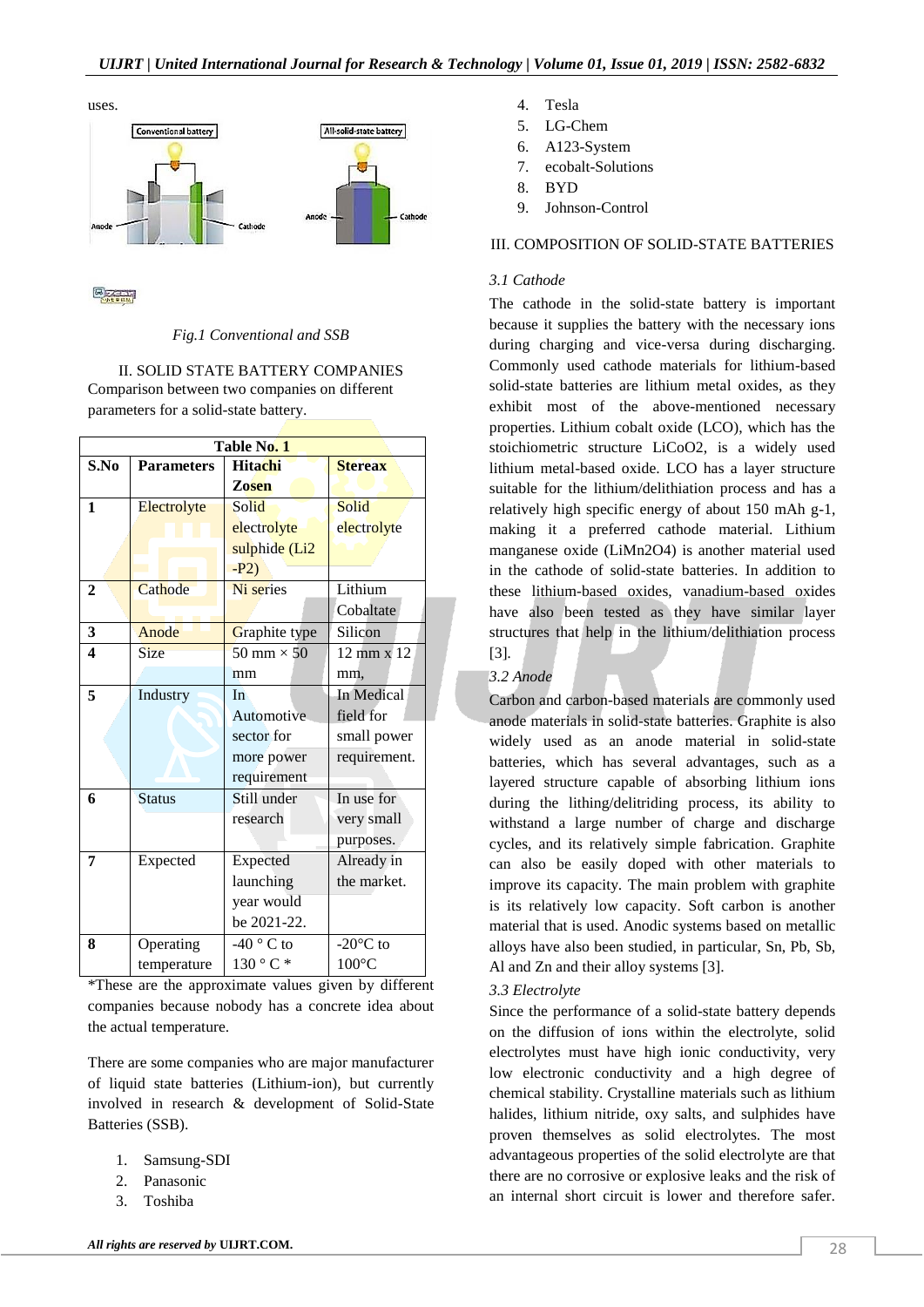The most commonly used thin-film solid electrolyte is the LiPON electrolyte (lithium phosphorus oxide nitride). It is usually a glass-like electrolyte obtained by





*3.4 Advantages of Solid State Batteries* Solid state batteries are more efficient and Advantageous than Liquid state Batteries. Below are some advantages of Solid-State Batteries :

- 1. High Energy (Higher voltage cathodes possible)
- 2. High Power (Large discharge rates possible)
- 3. Low Mass (Less inert material)
- 4. High cycle number (10 times life cycle than typical Liquid)
- 5. Compact Geometry (Require less space in a vehicle)
- 6. Environment Friendly
- 7. Cell Separator will not break at higher temperature (165) in contrast to liquid batteries.
- 8. Leakage of Electrolyte is not happened (Because of Solid Electrolyte).

## *3.5 Disadvantages*

- 1. High Cost
- 2. Temperature Sensitive (not easy to operate at low temperature)
- 3. Ceramic electrolytes involve elevated pressure to keep the electrodes in touch.

#### IV. CHALLENGES AND SOLUTION

#### *4.1 Material Composition:*

Interfaces are always a challenge for solid-state systems. It is difficult to interface between cathode, anode and solid electrolyte due to their different chemical properties and physical structure. The proposed solution is Thick composite positive electrode layers (high active mass loading) and thin solid electrolyte layers need to be considered for all-

solid batteries so as to achieve favourable energy and power.

### *4.2 Temperature*

At low temperature, below 0°C flow of ions is irregular resulting in less energy and power. Companies are currently researching this problem.

The proposed solution for this problem is that we require a separate lithium-ion battery which heats the heater around the solid-state battery to preheat solid battery to its operating temperature range.

## *4.3 Cost*

Cost is the measure drawback in the development of SSB. According to research at the University of Florida using current thin-film technology, the cost of a single 20Ah battery would be \$100,000 A high range EV will require 800-1000 20Ah cells.

To reduce the cost, the following solutions are proposed:

a) Avoid semiconductor grade chemicals

Develop process around inexpensive chemicals

b) Avoid Vacuum technologies

- 1. Slows Manufacturing
- 2. High Capital expense

c) Develop high throughput process

e.g. roll to roll

### V. COMPARISON OF LIQUID BATTERY USED IN ELECTRIC VEHICLE 'NISSAN LEAF' WITH STANDARD SOLID STATE BATTERY

Currently, 'Nissan' is using liquid-state batteries for their vehicles but they are also planning to move on solid-state batteries in upcoming years because the researches on SSB has proved that, it is way more efficient in every aspect except operating temperature.

Here, the given table proposed by us is focusing on some key aspects to differentiate between LSB used in one car segment "Leaf" of Nissan & standard SSB.

| Table No. 2           |                  |        |  |  |
|-----------------------|------------------|--------|--|--|
| <b>Parameters</b>     | <b>Solid</b>     | Liquid |  |  |
| Capacity              | 24 KWh           | 24 KWh |  |  |
| <b>Energy Density</b> | $350$ Wh/kg      | 140    |  |  |
|                       |                  | Wh/kg  |  |  |
| Nominal               | 360V             | 360V   |  |  |
| Voltage               |                  |        |  |  |
| Number of             | 80 (according to | 192    |  |  |
| Cells                 | calculation)     |        |  |  |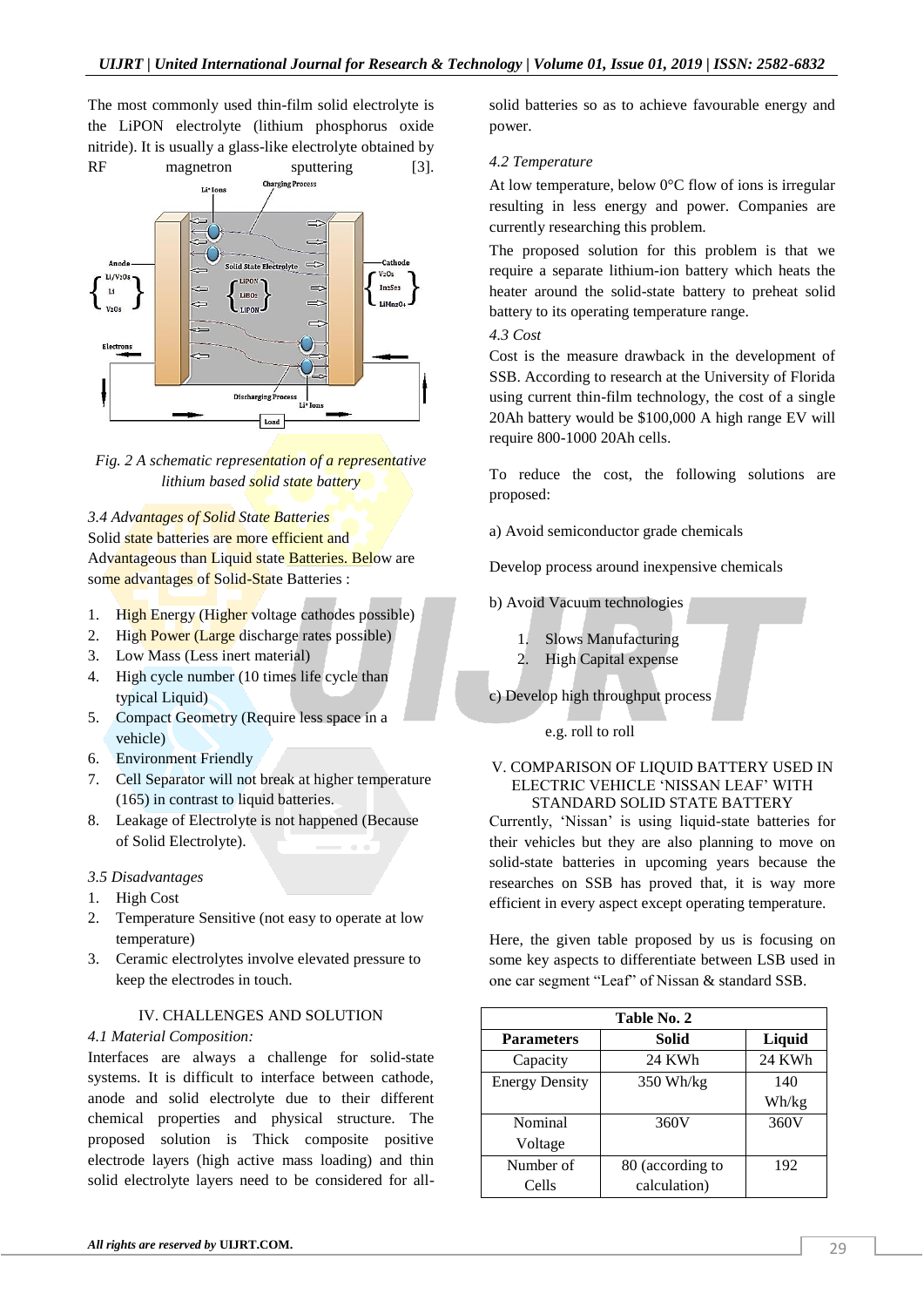| Rated Capacity | 80Ah                  | $32.5$ Ah   |
|----------------|-----------------------|-------------|
| Operating      | $0-150^*$ ° C         | $-20$ to 60 |
| Temperature    |                       | $\circ$ C   |
| Range          | We can achieve the    | 150 km      |
|                | existing range of     |             |
|                | 150km in only 80      |             |
|                | solid battery cells,  |             |
|                | and this range can    |             |
|                | be increased also by  |             |
|                | increasing the no. of |             |
|                | cells.                |             |
|                |                       |             |

\*data obtained from Solid Power company, Canada.

The above comparison is based on our calculations and the data given on Solid Power, Canada website.

After studying the comparison table, we concluded that Solid battery will be more efficient than Liquid Batteries based on Energy Density and also the geometry is compact due to less number of cell, which provides the require Nominal Voltage with Higher Rated Capacity.

#### *5. 1 Thermal Management System*

Battery thermal management system always improves the **battery behaviour** and also plays indispensable role in increasing battery life cycle. Thermal management of the batteries can be done by several means like air, refrigerant, water etc. More appropriately it is termed as;

- 1. Air Cooling System
- 2. Liquid Cooling System
- 3. Direct Refrigerant Cooling System
- 4. Phase Change Material (PCM) Cooling System
- 5. Thermo-Electric Cooling System

Due to inefficiency, battery cells will not only generate electricity but also heat. This heat should be moved from the battery pack when the battery temperature reaches the optimum temperature or even in advance. Thus, a cooling function is required in Battery thermal Management system (BTMS).

Here we used Air cooling system in our experiment and also showed how free convection and forced convection can enhance the cooling efficiency.

#### *5.2 Air Cooling System*

Air systems use air as the thermal medium. The intake air could be direct either from atmosphere or from the cabin and could also be conditioned air after a heater or evaporator of an air conditioner. The former is called passive air system and the latter is active air system. Active systems can offer additional cooling or heating

*All rights are reserved by UIJRT.COM. 30* 

power. A passive system can offer some hundreds of watts cooling or heating power and an active system power is limited to 1 kW.

Because in both cases the air is supplied by a blower, they are also called forced air systems. The following figure shows a schematic description of systems.



*Fig.3 Active & Passive System*

Our simulation results shows how important thermal management is in order to control the battery behaviour for better performance and also to enhance the efficiency. One can also do further experiments by combining the our simulation model with electric vehicles or may be any CFD simulation models.[5]

# *5.3 Battery Thermal Management Model*

This model is composed of Lithium Cell 1RC (Resistance Capacitor), one thermal management block. We are using the inbuilt library of thermal systems to do the thermal management of the battery and to control the battery temperature in its optimum working range.



*Fig. 4 Thermal Model[6]*

- 1. Lithium Cell 1RC
- 2. Test Inputs (For Ambient temperature 20 and Current)
- 3. A Heat Convective Transfer
- 4. Input Current Sensor
- 5. Voltage Sensor (V\_Load)
- 6. Scope (It shows Terminal Voltage, Temperature and State of Charge)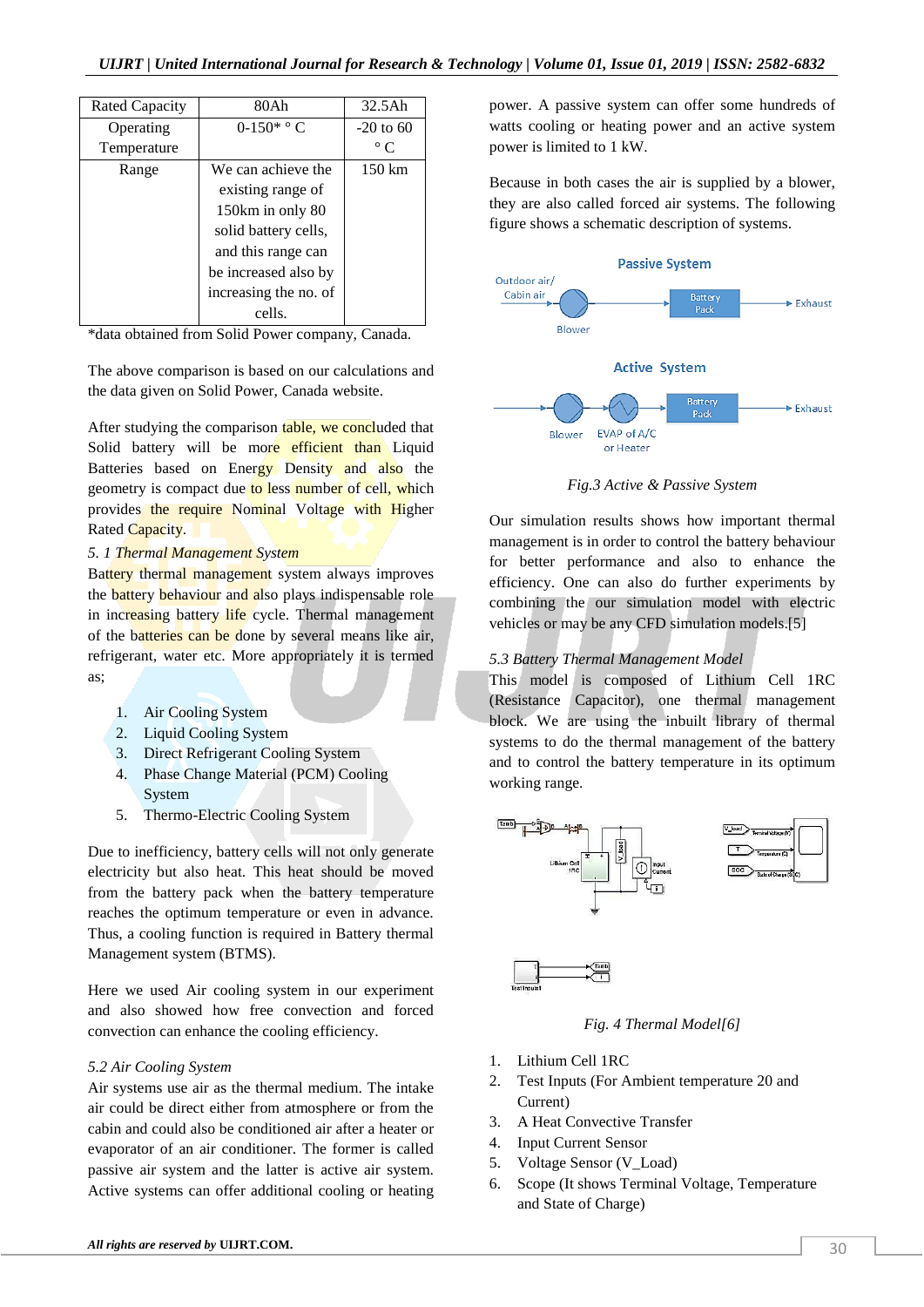#### *Lithium Cell 1 RC*

In this model we are using a standard cylindrical Lithium Cell, which consist of a thermal management block, one capacitance block and two resistance block.





For Lithium Cell terminal voltage calculation, we are using component block of Em table. In the component block there is equation on the basis of lookup table of SOC(State of Charge) and Temperature. The system calculates the nominal and terminal voltage of the battery according to the current drawn from it on the load.

According to those calculations the Cell SOC is .5 at the beginning, but when the load is connected, the cell voltage as well SOC of the system changes.

During that time the Cell Nominal Voltage is 3.75 Volts and Peak Voltage is 4.5 at SOC

All calculations are done by the equations that are used in component block source code. We connect the Em\_Table (Cell) to the RC circuit to optimize the working and charging.

R table value is calculated by SOC and the temperature in the MATLAB lookup table and also the amount of heat generated i.e power (temperature) is transferred to thermal management block.

## *Thermal Model*

The thermal model is used to control the temperature range of battery when load is applied.



*Fig. 6 Thermal Model*

In the above model we consider Battery Thermal Mass, Ideal Heat Flow, Temperature Sensor. These component are predefined in Thermal Library of Simscape.

## *a. Battery Thermal Mass*

This block models internal energy storage in a thermal network. The rate of temperature increase is proportional to the heat flow rate into the material and inversely proportional to the mass and specific heat of the material. [6]

## *b. Ideal Heat Flow*

This block represents an ideal energy source in a thermal network that can maintain a controlled heat flow rate regardless of the temperature difference. The heat flow rate is set by the physical signal port S. A positive heat flow rate flows from port A to port B. In this block physical signal i.e. P\_in (sum of power generated in battery resistor and load) is connected to port S and consider A as ground reference or thermal reference. [6]

#### *c. Temperature Sensor*

This block measures temperature is a thermal network. There is no heat flow through the sensor. The physical signal port T reports the temperature difference across the sensor.

The measurement is positive when the temperature at port A is greater than the temperature at port B. [6].

Parameter that we consider and put in the work space of model is in the following table:

| Table No. 3        |         |             |  |  |  |
|--------------------|---------|-------------|--|--|--|
| Parameter          | Value   | Units       |  |  |  |
| Nominal Voltage    | 3.75    | Volts       |  |  |  |
| Peak Voltage       | 4.5     | Volts       |  |  |  |
| Cell Mass          |         | Kg          |  |  |  |
| Cell Specific      | $850+5$ | J/kgK       |  |  |  |
| Heat(cell_Cp_heat) |         |             |  |  |  |
| Ambient            | 20      | $^{\circ}C$ |  |  |  |
| Temperature        |         |             |  |  |  |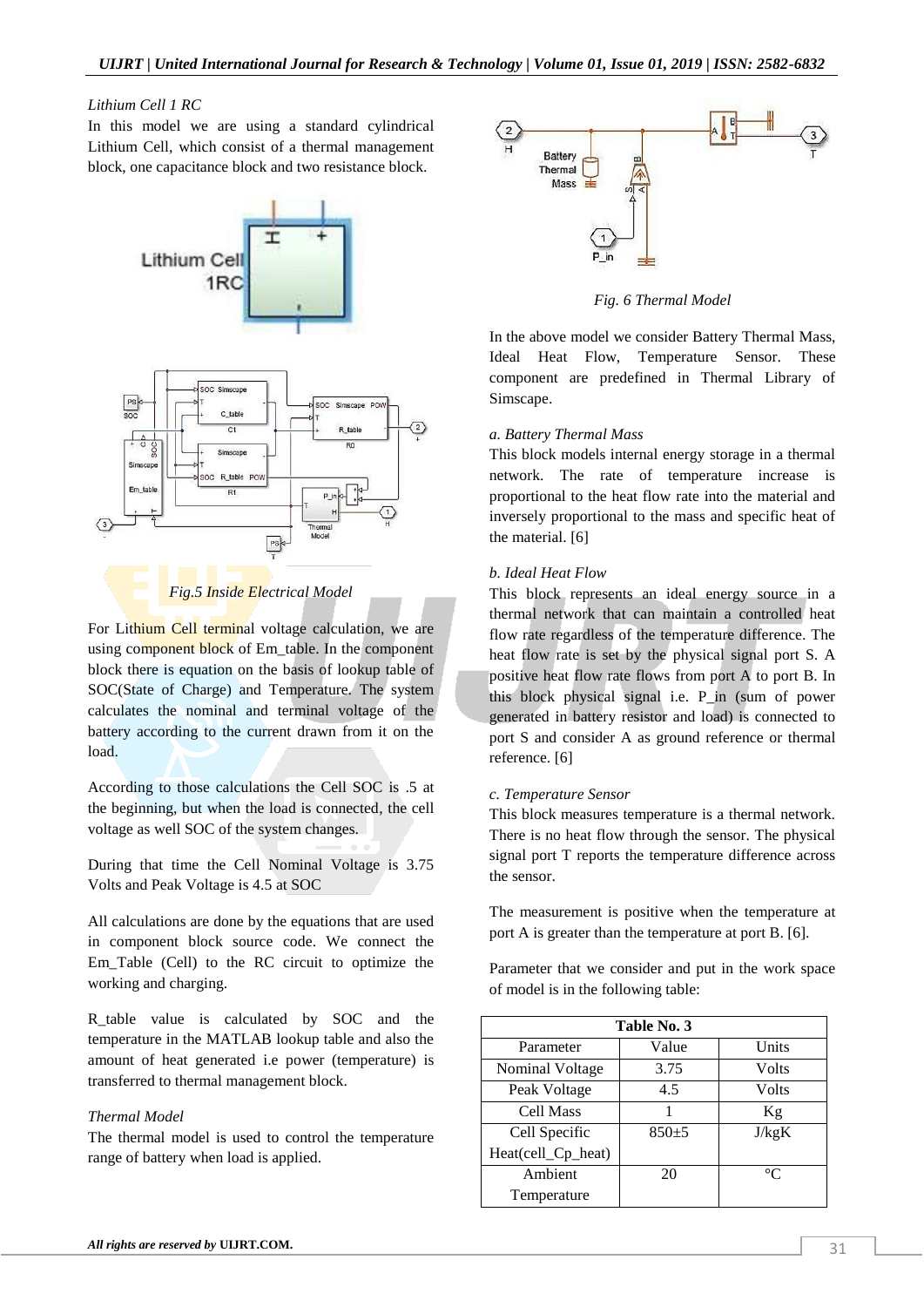| <b>Battery Initial</b> | 20       |       |
|------------------------|----------|-------|
| Temperature            |          |       |
| Convective Heat        | 5,25,500 | W/m2K |
| Transfer (h_conv)      |          |       |
| Area of Cell           | በհ       |       |

These are the parameters that are used in this model. Someone can edit in the work space of MATLAB of this model and change the parameters according to their requirement without changing the lookup tables. We also did some calculations on thermodynamic behaviour of the system, here are as follows:

First, we calculated the heat generated by battery in the temperature range of (20-45  $\degree$  C) Mass of lithium ion battery  $= 1 \text{kg}$ , Specific heat of lithium ion battery (Cp)  $= 850$  J/kgK  $\pm 5$ , Thermal mass  $= m^*Cp$ 

 $= 1*850 = 850$  J/K

Heat =  $m^*Cp^*$ (delta T) Heat =  $1*850*(25)$ 

Heat  $= 21.25$  KJ

Now, for cooling we are using ambient air by convection method. We are using Convective Heat Transfer Block (From Simscape Thermal Library)

## *Convective Heat Transfer*

This block models heat transfers in a thermal network by convection due to fluid motion. The rate of heat transfer is proportional to the temperature difference, heat transfer coefficient, and surface area in contact with the fluid. [6]



*For Heat Flow rate by Free convection*



Heat Transfer Coefficient(h) for Ambient air (20  $\degree$  C) = 5 W/m<sup>2</sup>K Area(A) =  $0.06$  m<sup>2</sup>

Heat Transfer Rate =  $h^*A^*$ delta (T)

Heat Transfer Rate =  $(5 \text{ W/m}^2\text{K})$  \*  $(0.06 \text{ m}^2)$  \*  $(18.4 \text{ K})$ Heat Transfer Rate =  $5.52$  W

*All rights are reserved by UIJRT.COM.*  $\sqrt{32}$ 

At heat transfer coefficient =  $5 W/m^2K$ 

So, at heat transfer coefficient of 5 W/m<sup>2</sup>X. we observed following things;

- 1. We observed that at very first, temperature of the battery is rising (When it is connected to the load, firstly it reaches to the peak voltage and then comes back to certain optimum level, resulting in sudden rise in temperature) from 20 C to 38.4 C.
- 2. We employed free convection system here which is responsible for cooling down the battery, and it brings the temperature down from 38.4 C to 29 C and then finally around 23 C.
- 3. System takes 1.804 Ksec. (i.e. 30 min.) to reach to its maximum temperature i.e.
- 4. 38.4 C from 20 C.
- 5. Cooling System (Free convection) takes 1.494 Ksec (25 min.) to cool down the battery from 38.4 C to 29.5 C.





Heat Transfer Coefficient(h) for Ambient air (20 $\degree$ C) =  $25 W/m2K Area(A) = 0.06 m<sup>2</sup>$ 

Heat Transfer Rate =  $h^*A^*$ delta (T)

Heat Transfer Rate =  $(25 \text{ W/m}^2\text{K})^* (0.06 \text{ m}^2)^* (18.4 \text{ K})$ Heat Transfer Rate  $= 5.52$  W

So, at heat transfer coefficient of  $25 \text{ W/m}^2\text{K}$  we observed following things;

- a) We observed that at very first, temperature of the battery is rising (When it is connected to the load, firstly it reaches to peak voltage and then come back to certain optimum level, resulting in moderate rise in temperature) from 20° C to 24° C.
- b) We employed forced convection system here which is responsible for cooling down the battery, and it brings the temperature down from 24° C to  $20^{\circ}$  C.
- c) System takes 1.785 Ksec. (i.e. 29.75 or 30 min.) to reach to its maximum temperature i.e. 24° C from  $20^{\circ}$ C.